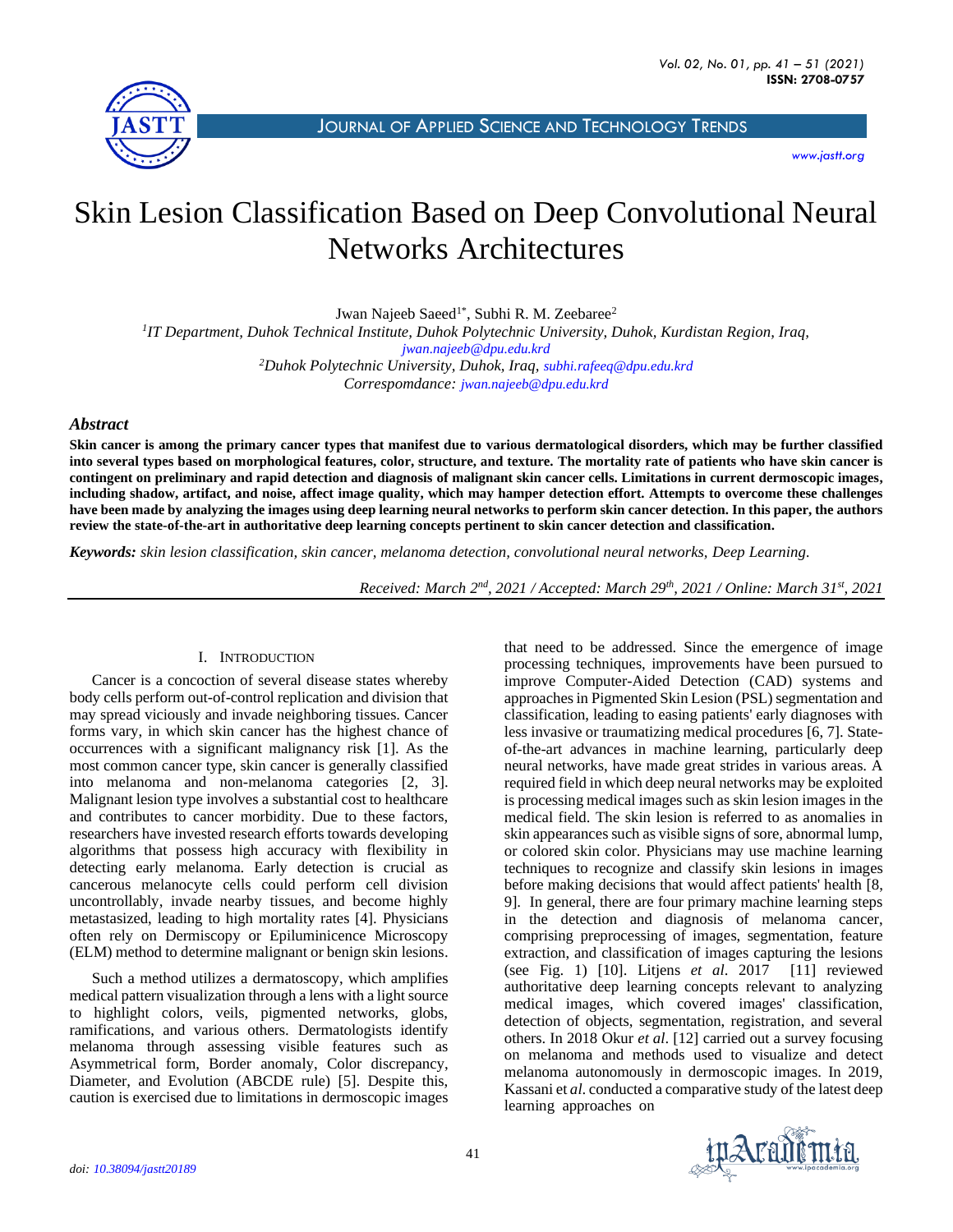dermoscopic images in classifying skin lesions [4]. In another study in the same year, Munir *et al*. (2019) presented their chronological advancements in cancer diagnosis and the application of machine learning on medical images in [13]. In this paper, the authors aim to review the state-of-the-art deep learning architectures with dominant concepts and challenges of a cancer diagnosis on dermoscopic images.



Fig. 1 Pipeline process of a melanoma cancer diagnosis from skin lesion image analysis [10]

The rest of the paper is organized as follows: Section 2 presents skin cancer types and summarizes dermoscopic image datasets. Section 3 illustrates a detailed description of the steps involved in the diagnosis of skin lesion images. Meanwhile, Section 4 lays authoritative Deep Convolutional Neural Networks (DCNN) techniques and performance evaluation measures. Finally, Section 5 offers a discussion and concludes this review.

## II. BACKGROUND THEORY

#### *A. Skin Cancer Types*

The occurrence of skin cancer is associated with UV ray exposure from the sun, contributing to skin cells' DNA impairment. Gene mutations would trigger when DNA is damaged, whereby skin cells multiply excessively, leading to tumors' formation. In addition to UV ray exposure, genetic defects are also a contributing factor for skin cancer [14]. Fig. 2 illustrates the effect of skin cancer on the skin [15, 16]. Lesions on the skin could be due to different causes such as allergies, cancerous cells, etc. However, among these, skin lesions due to cancerous cells are perilous. In the worst case, certain manifestations of cancerous skin lesions are fatal. Among cancer-related lesions, melanoma contributes to an 8% mortality rate, which is considered a significantly high rate.



Fig. 2. Skin cancer affected skin image

Skin cancer is classified into two categories:

- Melanoma Skin Cancer (MSC)
- Non-Melanoma Skin Cancer (NMSC)

The following are eight categories of cancerous skin lesions shown in Fig. 3:



ABCDE rule has been generally utilized to diagnose skin cancers, as following [17] clinically:

- **A: Asymmetry property.** Two halves of skin lesions are assessed for similarity in aspects of edges, shape, and color.
- **B: Border property.** Skin lesion edges are assessed in appearance to see if they are well-defined and smooth. Otherwise, the lesion is likely to be melanoma if the edges are jagged, fuzzy, and uneven.
- **C: Color property.** Melanoma visibly shows color contrast between different skin regions with shades varying from black, red, brown, and tan.
- **D: Diameter property.** Skin lesion diameter that exceeds 6mm generally tells a sign of melanoma.

AS DESCRIBED, the ABCDE rule is typically carried out by conducting a physical assessment of skin with the naked eye. Despite this, there have been cases whereby melanoma appears identical to benign lesions while following the ABDCE rule (see Fig.4), leading to erroneous judgment. On the other hand, different clinical assessments such as biopsy are prone to errors. Specialists' accuracy in predicting whether a skin lesion is malignant or otherwise falls in the range of 49% to 81%, where a third of melanomas have been inaccurately declared as benign lesions. These low accuracies have prompted the application of dermoscopy [17-19].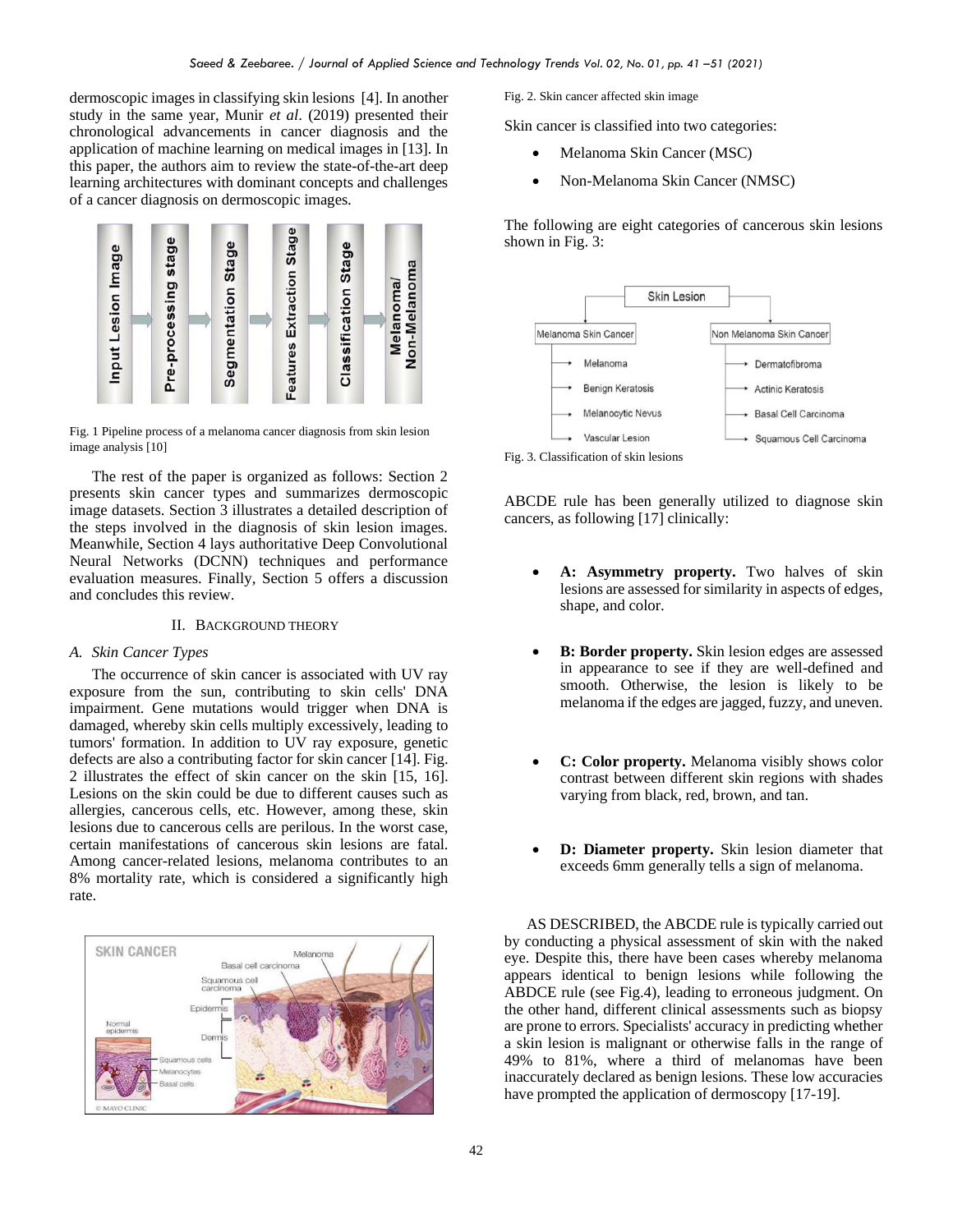## **Benign**

Asymmetry Both sides match other



Border: Regular Edges



Colour: Consistent Shades



Diameter Lesion is smaller than 6mm



**Melanoma** 

Asymmetry One side does not match other



Border: Irregular or Blurred



Colour: Different Shades



Diameter



Fig.4. Lesion diagnosis by dermatologists. ABCD criteria for lesion diagnosis focuses on finding the certain properties of lesions[20].

#### *B. Dermoscopic Image Datasets*

Table I list`s both commercial and open-access, wellknown datasets containing dermoscopic images that have been utilized in the studies of segmentation and classification. Dermot and Atlas of Dermoscopy are commercial datasets, while the remaining as listed in Table I are accessible for free to be used for scholarly purposes. In terms of dataset size, commercial datasets are small in comparison to the biggest open-access dataset size. The largest dataset from the International Skin Imaging Collaboration ISIC repository contains 25,331 images. Within ISIC nests, several subdatasets comprising ISIC 2016, ISIC 2017, ISIC 201811, and ISIC 2019 datasets. The growth in dataset size in ISIC over the years has allowed researchers to conduct fully and semiautonomous methods in performing segmentation and classification. These openly-accessible free datasets comprising dermoscopic images were obtained from varying clinical institutions. Respective ground truth of the obtained datasets had either been verified by expert consensus, pathologists, or supplementary techniques [21]. Despite the laudable diversity of image samples, most openly available datasets still lack highly diversified skin lesion samples covering vast populations and extremely rare cases (out-ofdistribution category) [22-24].

| TABLE I: WELL-KNOWN DATASETS FOR DERMOSCOPIC IMAGE |
|----------------------------------------------------|
| CLASSIFICATION AND SEGMENTATION.                   |

| <b>Dataset</b>      | <b>Total</b>  | Number of      | <b>Reference</b> |
|---------------------|---------------|----------------|------------------|
|                     | <b>Images</b> | <b>Classes</b> |                  |
| Dermofit            | 1300          | 10             | [25]             |
| Atlas of Dermoscopy | 1024          | 7              | $[26]$           |
| PH <sub>2</sub>     | 200           | $\overline{c}$ | $[27]$           |
| Derm7pt             | 1011          | 5              | [28]             |
| ISBI-2017           | 2750          | 3              | [29]             |
|                     | 900           | $\mathfrak{D}$ | [30, 31]         |
| <b>ISIC</b>         | 2000          | 7              | [21]             |
|                     | 25331         | 9              | [31]             |

#### *C. Skin Lesion Images Diagnoses Steps*

## *1. Preprocessing*

Detection procedures require preprocessing of raw data as the data may contain noise [32-34]. In skin lesion images, captured images typically carry noises encompassing uneven illumination, skin surface light reflection, and hair. Such noises may affect the performance of segmentation undesirably and thus, need to be resolved [6, 35]**.** One of the techniques to resolve noises in preprocessing is the usage of filters. Filters such as adaptive wiener filter, Gaussian filter, adaptive median filter, mean filter, and median filter may be used to purge noises including salt and pepper noise, Poisson noise, Gaussian speckle noise. The presence of noise such as hair might lead to the inaccurate classification of skin lesions. Relevant preprocessing on images should be carried out to remove or adjust noises through strategies such as localization, normalization, hair removal, image smoothing, color correction, removal of the vignette, and adjustment of contrast. Greater accuracy would be obtained with an appropriate combination of preprocessing tasks [13, 36-38].

#### *2. Segmentation*

Detection of melanoma through automation is initiated with the segmentation of the lesion. This phase is deemed the least difficult to be understood but is also a critical phase. This is because skin lesions' segmentation has a knock-on effect on the segmentation of clinical features and generation of features for classification[39]. The phase involves separating the background from the lesion (i.e., skin) and other artifacts. The separation is often manifested in the form of a binary image (also known as a binary mask), whereby labels are assigned to a region of background skin removed and the lesion region that will be analyzed further. Upon separation of lesion region from the background, clinical features would undergo segmentation. The segmentation would reveal distinct global features, including border irregularity and asymmetry information. Fig.6 illustrates the segmentation of lesions with much success. Segmentation is considered successful if the background is removed entirely.

On the other hand, a less effective segmentation would sometimes retain pixels of background within the region where the lesion is segmented, particularly in the vicinity of borders. This could have an adverse effect as inaccurate local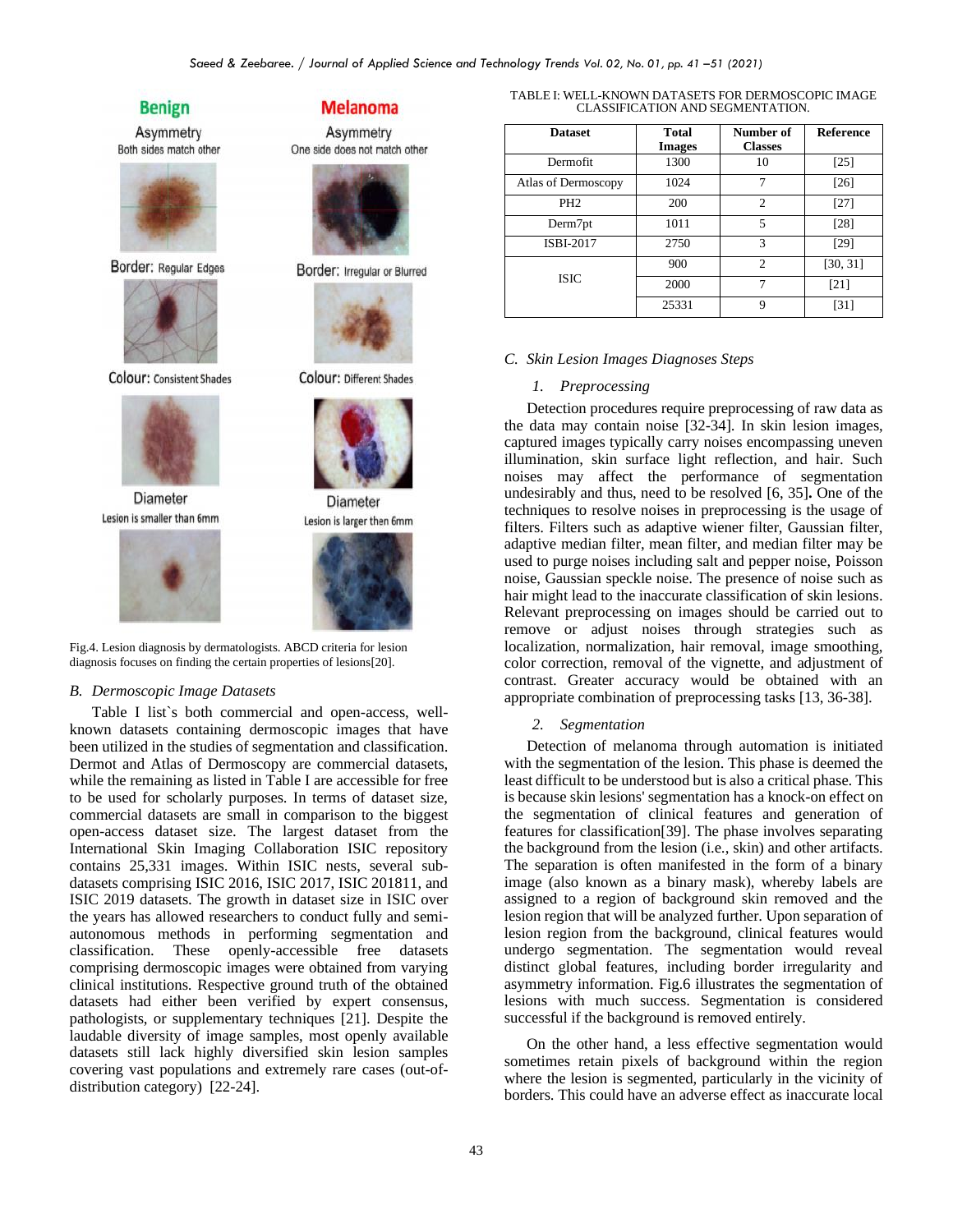and global border features would be produced, in addition to extraction of color features that are purposeless in the subsequent feature segmentation phase. Numerous techniques to achieve lesion segmentation, essentially a task of image segmentation, have been proposed by researchers[12, 40].



Fig. 5. Color space optimization system with clustering-based histogram thresholding for lesion segmentation: (left) block diagram of optimization procedure, and (right) color channels used in color space transform [12].

#### *3. Features extraction*

Extraction of features holds the key to an effective classification system[41, 42]. In this phase, crucial information in the skin lesion image is extracted, which then will be used to describe a lesion, leading to a successful classification of whether the lesion is a melanoma or otherwise [43]. In recent years, substantial advancement has been achieved in the computer vision field utilizing larger datasets. Researchers that use deep Learning have extracted a greater extent of features in various layers [44, 45].

## *4. Classification*

Medical image analysis has shown a greater inclination towards applying machine learning methods, particularly deep learning-based algorithms attributed to favorable outcomes. For instance, a deep convolution algorithm can exhibit greater accuracy, become more objective-oriented, and generate reproducible results once training is conducted successfully. Therefore, this review offers a glance at state-of-the-art on skin cancer classification [46, 47].

#### III. DEEP LEARNING-BASED TECHNIQUES

Deep learning-based classifiers' application is widespread as they can exceed human capability in performing classifying tasks for objects in general [48, 49]. For instance, Deep Neural Networks can compute complex tasks attributed to nonlinear neuron processing and greater prediction power, rendering them suitable to be applied in clinical images[50, 51]. Most recent advancements in deep learning models include VGG, AlexNet, ResNet, and Xception [38]. Various research works have also utilized these models in Computer-Aided Diagnose (CAD) as their performance is efficient.

#### *A. Deep Convolutional Neural Networks (DCNNs)*

DCNNs took inspiration from the biological visual cortex to perform analysis on visual imagery based on computer models. The models have shown great reliability, accuracy, and efficiency in classifying images. In various complex classification tasks involving natural and medical visual imageries for classifying diseases, the models had successfully attained close to baseline humans' results[11, 52]. The CNN, commonly referred to as ConvNet, is a distinct category of feedforward neural networks, where the outputs do not form feedback and hence will not be fed to itself. The CNN comprises a convolutional layers stack, accompanied by a pooling layer responsible for extracting input data's features. Subsequently, high-level feature maps are produced upon each convolution level. As the reduction of feature maps' parameters is critical for efficiency, pooling layers summarize their information. Fig. 6 represents an illustration of a conventional convolutional neural network [53]. A CNN with five layers has been proposed in [54] to classify skin lesions into three classes, including melanoma class that is a form of terminal skin cancer. With training and testing on dermoscopic images from the PH2 dataset, the proposed CNN classifier attained an accuracy rate of 95%.

Moreover, a greater accuracy rate of 97.78% was obtained in[55] when the number of layers in CNN was increased to 14 layers on dermoscopic images from the ISIC dataset. Despite this, greater resources and computation complexity would be expended when layers are increased. CNN has also been used to classify rashes and skin cancer detection[15]. [56] utilized Deep Learning Studio to exploit a Model-Driven Architecture to construct Deep Learning. The researchers introduced the studio suite features, which were used to facilitate the development of a Deep Learning Model. The researchers further elaborated dermal cell image preparation and demonstrated the DLS model in detecting cancer cells. The model obtained an AUC of 99.77% to detect cancer cells based on their medical images. In [57], a Deep Residual Network (DRN) was applied in the classification phase's training model. A fair accuracy was attained at the classification phase when Fully Convolutional Network (FCRN) was utilized. However, given that the application is meant for medical image classification, the rate of false positives must be reduced to be effective for medical applications. Towards achieving this, emphasis on the recall factor must exceed the emphasis on overall accuracy in conducting studies.



Fig. 6. The architecture of a typical convolution neural network

## *B. Deep Learning and Classical Machine Learning Techniques (Hybrid Approach)*

Several studies have proposed approaches that would facilitate skin lesion categories by inspecting established features or exploiting well-known deep learning models' capability. Despite this progress, a combination of established features with deep learning models in an integrated framework has been sparsely reported in the literature. Constructing an effective strategy in extracting local and global features would greatly improve differentiating between normal skin and certain lesions. Motivated by these factors, researchers in [58] introduced an integrated model that extracts global-local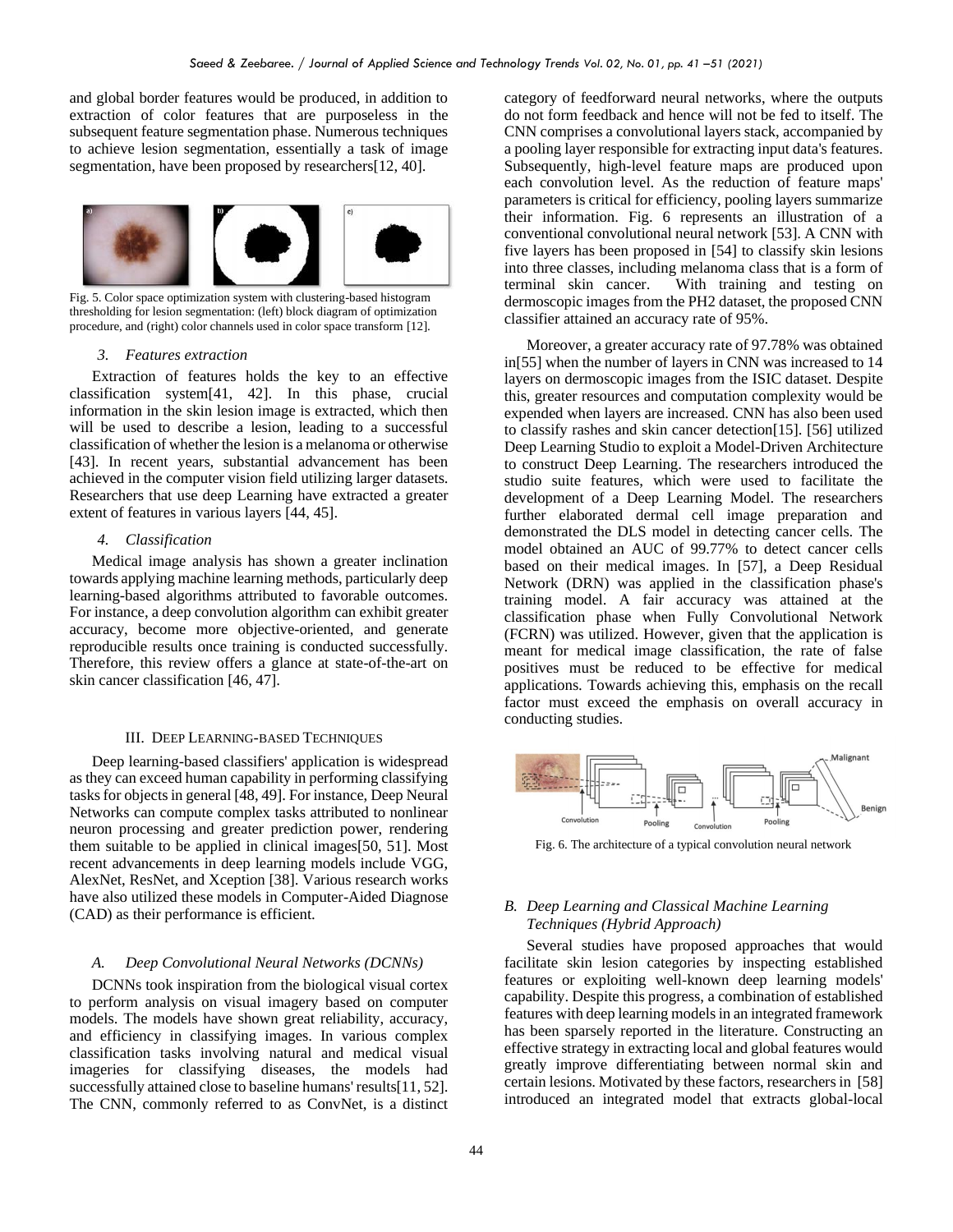features through combining local binary pattern(LBP) features and deep Conv-features. Various studies have also attempted the combination of Local-DNN and Global-DNN in the hunt for superior outcomes. Researchers typically leverage segmentation models to purge background noise in the detection of apparent features from visual imagery. Researchers in [59] implemented a hybrid approach using three models for predicting lesions. The approach involves a CNN model and two conventional machine learning classification models trained using a collection of features that describe skin lesion's color, texture, and borders. The models were then hybridized with the objective of performance improvement through votes of the majority.



Fig. 7. (a) Traditional machine learning vs. (b) transfer learning

## *C. Deep Learning with Transfer Learning and Image Augmentation*

Transfer learning involves applying a sub-machine learning technique that learns new tasks based on previous knowledge of learned tasks. Adaptation of domain and transfer learning generally refers to improving generalization capability in a subsequent setting based on a previous single set training [60]. Significant dataset size is required to train a new DCNN model, which poses an obstacle to the model as existing skin lesion datasets lack labeled images in large datasets. Theoretical understanding of transfer learning is essential in solving the obstacle. Fig. 7 illustrates key differences between conventional machine learning and transfer learning. Transfer learning can address small datasets, leading to augmenting model learning performance [61, 62]. Fine-tuning of trained models allows adaptation to problems to be achieved [63]. Besides, strategies to augment small datasets have been adopted broadly in classifying raw images and melanoma. Augmentation of small datasets solves the issue of data scarcity prone to overfitting in the classification of melanoma. The fundamental concept in the augmentation of images lies in the convention that data annotation does not alter labels' semantic meaning [64]. Fig. 9 illustrates

augmented images created through the application of several data augmentation approaches.

Researchers in[65] proposed automation of discriminative features extraction via ROIs. The system is also capable of addressing an imbalance of classes through augmenting data. As the proposed system utilized transfer learning, improvement of low-level features learning of the AlexNet model was achieved with an efficient false positives reduction in the CAD system. Challenges in classifying multiple classes may be resolved into a two-class classification type via transformation using the Error-Correcting Output Codes (ECOC) method. Work in [66] applied a pre-trained AlexNet CNN model. A classifier based on ECOC SVM was implemented in classifying four classes of skin cancer (i.e., Melano, Squamous cell carcinoma, Basal cell carcinoma, and Actinic Keratoses). In[67], ImageNet's pre-trained data, including DENSENET121, RESNET50, and VGG11, were used in a transfer learning model.

Consequently, this has led to improved accuracy at a 90% rate in training with a modest rate of losses. Meanwhile, transfer learning and DNN were applied in [68]along with data augmentation and fine-tuning. AlexeNet was utilized with transfer learning through substituting the final layer with a softmax in the classification of three lesion classes (i.e., atypical nevus, common nevus, and melanoma). PH2 dataset was utilized for training and testing with an accuracy rate achieved of 98.61%. Researchers tested CNN variants in [69], including DenseNet, EfficientNet, MobileNet, and Inception V3. The findings indicated that CNN Xception obtained a superior accuracy rate at 89%. A DCNN architecture for binary classification supporting multiple classes was proposed in[70] that offers greater outcome reliability in significant probabilities. An identical CNN architecture (GoofgLeNet Inception-v3) trained classification of multiple and binary classes concurrently. As reported in [71], Inception-v3 achieved superior performance in comparison to ResNet-101 architecture. DenseNet121, ResNet50, and VGG11 models are used in [59] by employing ImageNet's pre-trained data. The models augmented dataset size, which led to an improved model efficiency. In training, an accuracy rate of 90% was obtained with a modest loss rate. In [72], PH2 and HAM10000 datasets were employed in pre-trained innovative models (i.e., VGG16 and Mobilenet), subjected to two conditions (i.e., without augmentation and with augmentation). A tailor-made deep learning architecture was then constructed and evaluated against the two innovative models' performance. A conjecture that a thoughtful model design from the ground up would perform just as fine. From the results, Mobilenet and the tailormade model fared well inaccuracy rate performance. Despite this, the result indicated an insignificant effect of data augmentation in comparison to non-augmented data in classification.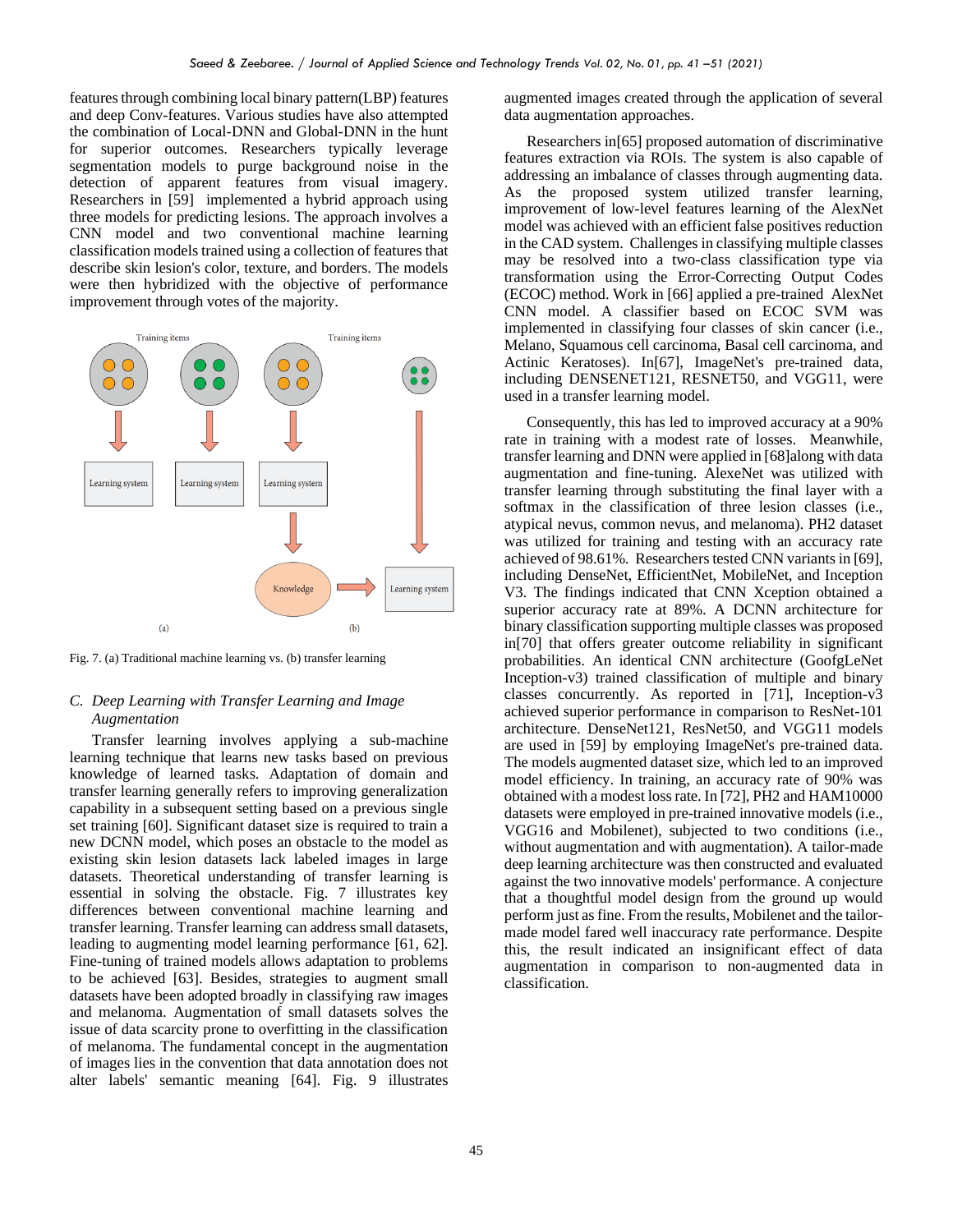

Fig. 8. Sample of melanoma augmented images [57].

Predominantly, past classification solutions inclined towards employing complex and sophisticated models to improve accuracy rate in detection. Research evidence on intraclass dissimilarity and inter-class similarity in lesion features is rather sparse in the literature. Employing a sophisticated model with a large computation overhead might render challenges to applicability in the real world. Motivated by using a less sophisticated model, researchers in [73]. Put forth a discriminant dermoscopy image lesion recognition model. The model extracts discriminant features by employing a pre-trained lightweight network, which builds a network of dermoscopy image lesion classification branches and a network of lesion feature discriminant branches. The model executes a shared training for the individual branch network, consequently enabling lesion type to be classified while lesion feature similarity is also established concurrently. As a result, this allows a greater extraction capability for discriminative lesion features. Ensemble-based approaches [74-76] are commonplace among researchers to enhance individual approaches' accuracy rate performance.

## *D. Deep Learning and Generative Adversarial Network (GAN)*

Goodfellow *et al.* [77] pioneered Generative Adversarial Networks (GAN) into the deep learning field. As the name implies, GAN is a generative model that carries out training through an adversarial deep neural network setting. In operation, the GAN performs a generative model learning for data distribution by employing an adversarial strategy. Since its inception, the GAN has been recognized as the most dominant generative model explored in artificial intelligence research[78]. Despite that, such deep architecture demands actual samples to be used for training to learn meaningful representations. As mentioned previously, large datasets for medical imaging are currently unavailable to facilitate supervised Learning. This is largely due to the arduous process that consumes time and prohibitive cost involved in the labeling and acquiring datasets that often require sophisticated tools and expert human judgment. Consequently, the absence of readily accessible largescale datasets has prevented researchers from fully leveraging deep learning possibilities in medical imaging applications [79]. The work in[80] utilized GANs to generate imagery with close resemblances to dermoscopic images. The generated images are subsequently included in augmented trained data towards enhancing deep CNN's performance in classifying skin lesions. Discriminator and generator as outlined in algorithm one may be attained by using formal expressions [69], expressed in Equation (1) and (2), respectively, as follows:

$$
\nabla \theta_d = \frac{1}{m} \sum_{n=1}^m \left[ \log D(x^i) + \log \left( D(G(z^i)) \right) \right] \tag{1}
$$

$$
\nabla \theta_g = \frac{1}{m} \sum_{n=1}^{m} -\log \left( D(G(z^i)) \right) \tag{2}
$$

Where z is noise exhibiting uniform or normal distribution, G is the generator employed in image creation contingent on  $x = G(z)$ . While m is the count of noise and samples realized as a result of data generation,  $D(x)$  is a function responsible for computing probability that x descended from data instead of generator distribution. Besides, ∇ it is stochastic gradient descent employed in training GANs adhering to θd and θg parameters. About algorithm one and compensating the training data scarcity, Sedigh et al.<sup>[81]</sup> put forth a CNN algorithm, a GAN variant towards generating mock images of skin cancer. Fig. 9 presents the GAN algorithm structure. Work in[82] proposed GAN to generate style-based mock skin lesion images with a close reference to the earliest proposed GAN algorithm. The proposed work alters style control structure and noise input in the generator. It modifies generator and discriminator intending to generate fine-quality mock images of skin lesions with efficiency in mind. Meanwhile, in classifying images, a classifier's construction on the pre-trained deep neural network expanded the transfer learning theory. Mock skin lesion images produced from the proposed work subsequently become additions to the existing training set, contributing to superior performance classification tasks.



Fig. 9. The GAN algorithm structure[81].

#### *E. Performance Evacuation*

 In predicting skin lesions employing DCNN architectures, several measures may evaluate performance, including accuracy, sensitivity, and specificity. Referring to Equation (3)-(6) [83-85], true positives (*TP)* are positive instances that are predicted correctly, false negatives *(FN)* are negative instances that are predicted incorrectly. Meanwhile, true negatives *(TN)* are negative instances that are predicted correctly. Finally, false positives *(FP)* are positive instances that are predicted incorrectly. Recall or sensitivity refers to correctly classified skin lesions [86]. Classification applications in the medical field require great sensitivity as it represents the measure of the system's worthiness. Sensitivity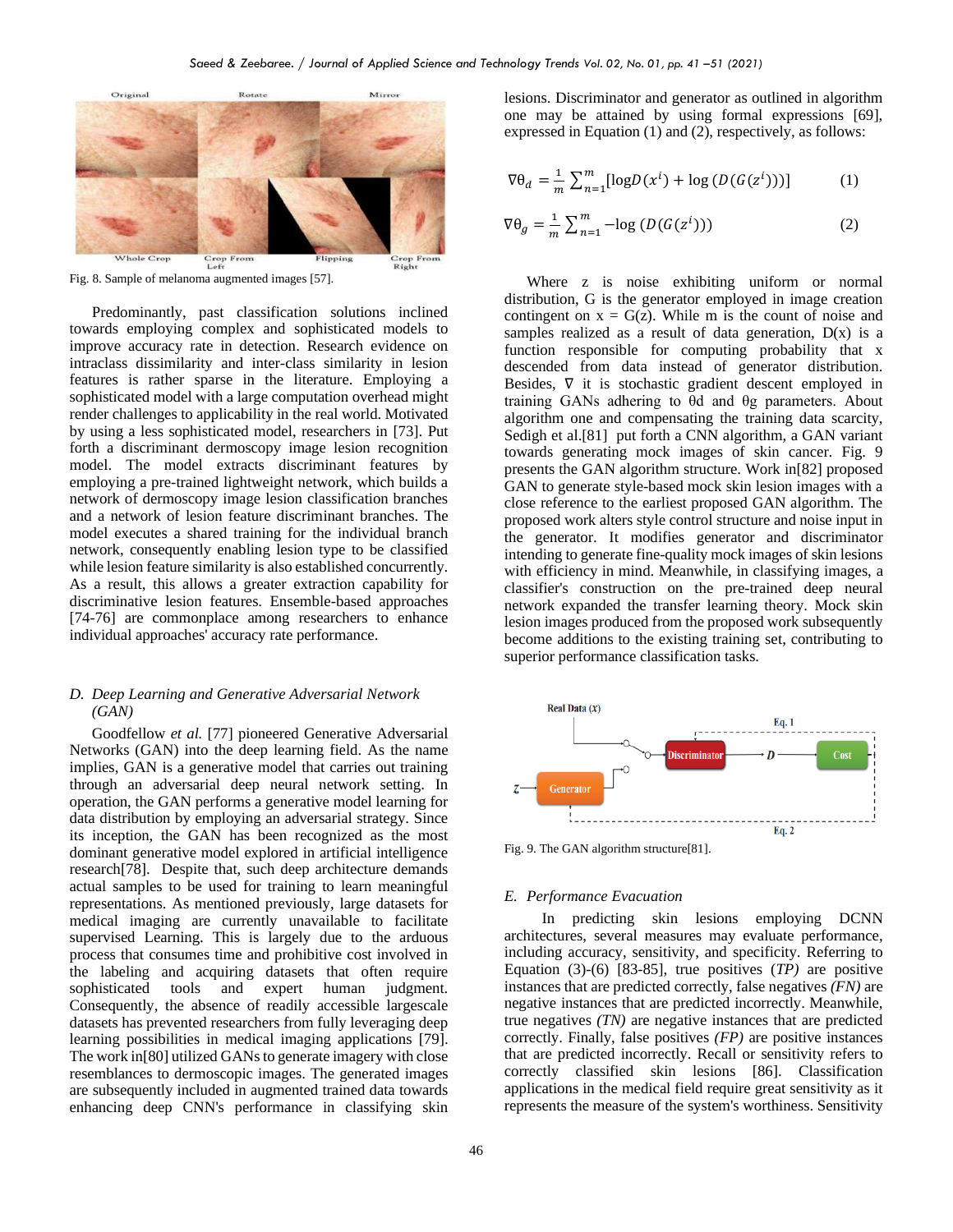is formally expressed as Equation (3): Sensitivity or True Positive Rate

$$
TPR = \frac{TP}{(TP+FN)} = \tag{3}
$$

Specificity refers to the measure of non-skin lesion labels that have been classified successfully, which is formally expressed as Equation (4): Specificity or True Negative Rate

$$
TNR = \frac{TN}{(TN + FP)}
$$
 (4)

Precision or positive predictive value quantifies the percentage of correctly classified labels that are truthfully positive, which is formally expressed as Equation (5): Positive Predictive Value

$$
PPV = \frac{TP}{(TP + FP)}
$$
 (5)

Accuracy (ACC) quantifies the count of correctly classified skin lesions divided by the total number of skin lesions, which is formally expressed as Equation (6):

 $Accuracy\% = \frac{TP + TN}{(TP) + TN + FP}$ (TP+ TN+FP+FN) (6)

## IV. DISCUSSION

Skin cancer continues to impact communities worldwide as a deadly disease. Early detection is important to increase the patients' survival chance as the disease is fatal. In recent years, research on deep learning models in detecting skin cancer has grown substantially, given that the models offer the concept of error-less decision-making for medical applications. Most recently, research effort has slowly progressed towards deep convolutional neural network architectures. From what has been reviewed above, it is clear that considering transfer learning (pertained network), finetuning, ensemble method, data generation, and augmentation aim to mitigate insufficiency of labeled data prone to overfitting and generally improving the performance of skin lesion classification in CAD systems. Table II summarizes the reviewed recent researches on models of skin cancer detection and classification.

| TABLE II: SUMMARY OF RECENT DEEP LEARNING MODELS FOR SKIN LESION DETECTION AND CLASSIFICATION |
|-----------------------------------------------------------------------------------------------|
|                                                                                               |

| Ref.   | Year | Author(s)                | <b>Objective</b>                                                                                                                                                 | <b>Model</b>                         | <b>Dataset</b>                       | <b>Accuracy</b>                 |
|--------|------|--------------------------|------------------------------------------------------------------------------------------------------------------------------------------------------------------|--------------------------------------|--------------------------------------|---------------------------------|
| $[15]$ | 2020 | Subha, S., et al.        | Detecting and distinguishing between skin<br>cancer from rashes images by employing CNN.                                                                         | <b>CNN</b>                           | A/N                                  | 80.2%                           |
| $[54]$ | 2020 | Alkarakatly, T., et al.  | Diagnosing three skin lesion classes, including<br>malignant skin cancer lesion, melanoma.                                                                       | 5-layer CNN                          | PH <sup>2</sup>                      | 95%                             |
| $[55]$ | 2019 | Mohamed, A., et al.      | Autonomous dermoscopic detection pattern that<br>employs deep convolutional neural networks.                                                                     | 14-layer CNN                         | (ISIC)                               | 97.78%                          |
| $[56]$ | 2020 | Kadampur, M.A. et<br>al. | Construct deep learning models for dermal cell<br>image classification and skin cancer detection<br>without prior knowledge of employing Deep<br>Learning Studio | <b>DLS</b>                           | HAM10000                             | AUC of 99.77%                   |
| $[57]$ | 2020 | Vinay, B., et al.        | Diagnosing melanoma and<br>non-melanoma<br>images in a two-stage network.                                                                                        | Deep Residual<br>Network (DRN)       | <b>ISIC</b>                          | 88.7%.                          |
| $[58]$ | 2020 | Xiao, F. et al.          | Combining Global-Local model to enhance skin<br>cancer representation's effectiveness, including<br>tailor-made features and deep Conv-features.                 | LBP<br>Resnet-50 and<br>DenseNet-121 | <b>ISIC-2017</b>                     | 0.848 on MM and 0.913 on<br>SK. |
| $[59]$ | 2020 | Daghrir, J., et al.      | Detecting melanoma skin cancer through a<br>hybrid method that leverages the superiority of a<br>particular method.                                              | CNN, KNN, and<br><b>SVM</b>          | <b>ISIC</b>                          | 88.4%                           |
| [65]   | 2020 | Ashraf, R., et al.       | Transferring initial low-level feature layers of<br>AlexNet model and evaluating ROI with                                                                        |                                      | DermIS                               | 97.9%                           |
|        |      |                          | augmentation for attaining ideal results.                                                                                                                        | AlexNet                              | DermQuest                            | 97.4%                           |
| [66]   | 2018 | Dorj, U.-O., et al.      | Diagnosing four skin cancer classes.                                                                                                                             | Alex Net                             | collected<br>from<br>the<br>internet | 94.2%                           |
| [67]   | 2019 | Rahi, M.M.I., et al.     | Employing architectures that rely on pre-trained<br>data. Transfer learning models used include<br>VGG11, RESNET50, and DENSENET121.                             | VGG.<br>ResNet and<br>DenseNet       | HAM10000<br><b>ISIC</b>              | 90%.                            |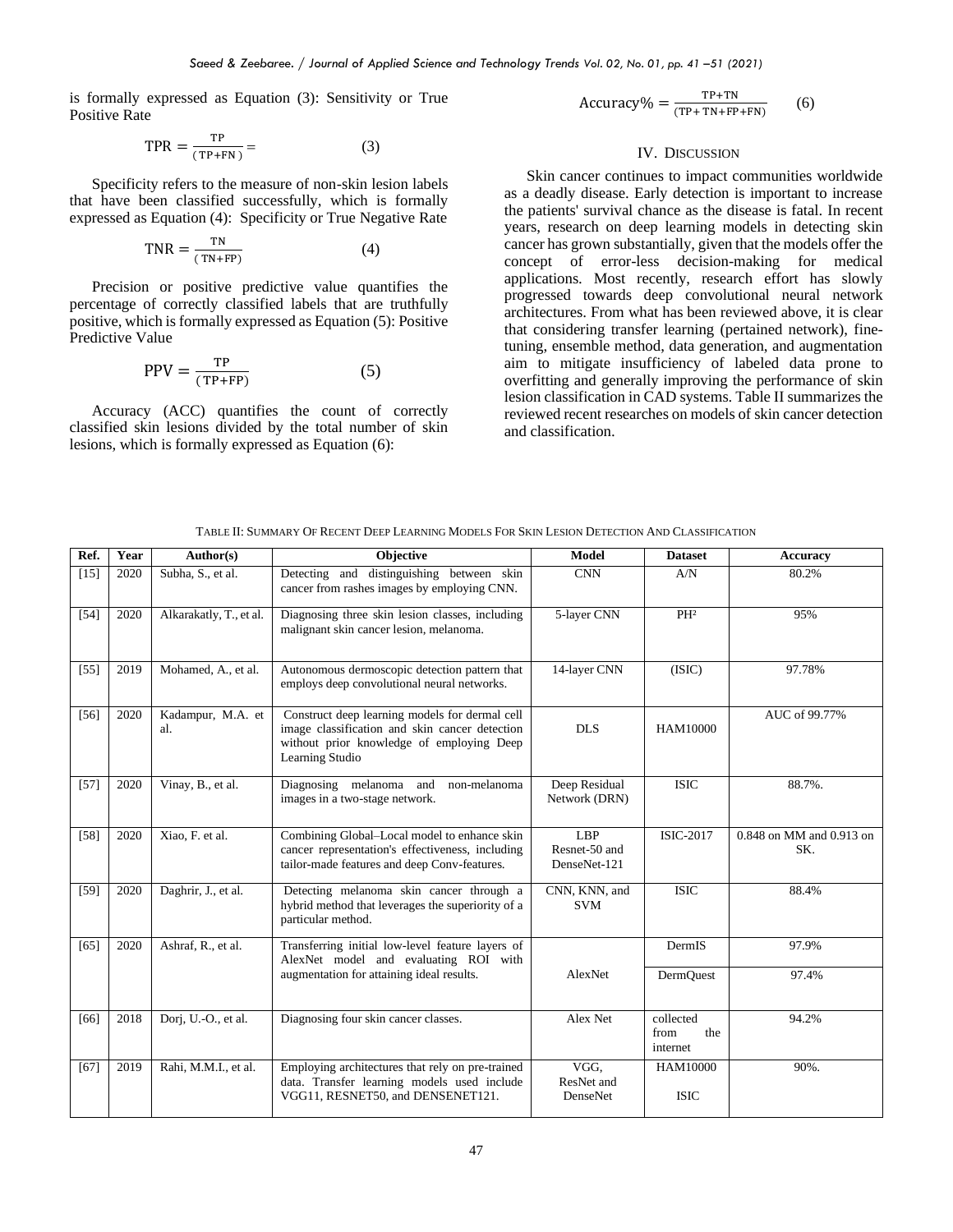| [68]   | 2018 | Hosny et al.                | Classifying three lesion classes (i.e., melanoma,<br>common nevus, and atypical nevus) through<br>transfer learning, fine-tuning,<br>and<br>data<br>augmentation. | AlexNet                                                                        | PH <sub>2</sub>                        | 98.61%                           |
|--------|------|-----------------------------|-------------------------------------------------------------------------------------------------------------------------------------------------------------------|--------------------------------------------------------------------------------|----------------------------------------|----------------------------------|
| [69]   | 2019 | Gavrilov et al.             | Classifying skin lesions into pathology and<br>norm.                                                                                                              | CNN Xception                                                                   | ISIC archive                           | 89%                              |
| $[70]$ | 2020 | Harangi, B., et al.         | Achieving significant improvement in a seven-<br>class classification of skin lesions.                                                                            | GoogLeNet<br>Inception-v3                                                      | <b>ISICC 2018</b>                      | 64.3%                            |
| $[72]$ | 2020 | Salian, A.C., et al.        | They are classifying skin lesions involving<br>augmenting labeled images, extracting features,<br>and predicting skin lesions.                                    | MobileNet, VGG-<br>16 and<br>Custom model                                      | PH <sub>2</sub> and<br><b>HAM10000</b> | 97.25%<br>80.61%                 |
| $[71]$ | 2019 | Demir, A., et al.           | Diagnosing between malignant and benign skin<br>cancer from medical images.                                                                                       | ResNet-101                                                                     | ISIC-<br>Archive                       | 84.09%                           |
| $[74]$ | 2019 | Li, X., et al.              | Discovering new biomarkers for identifying<br>lesions may not have been included in clinical<br>criteria but are relevant to dermatologists.                      | Inception-v3<br>An<br>ensemble<br>composed<br>of<br>VGG16<br>and<br>ResNet50   | <b>ISIC 2018</b>                       | 87.42%<br>85%                    |
| $[73]$ | 2020 | Wei, L., K. Ding, et<br>al. | Lightweight skin cancer recognition model that<br>discriminates features guided by fine-grained<br>classification code.                                           | DC-MobileNetV1<br>DC-DenseNet121                                               | ISBI 2016                              | 96%                              |
| $[75]$ | 2019 | Pacheco et al.              | Diagnosing eight skin lesions by classification<br>through constructing an ensemble of classifiers.                                                               | An<br>ensemble<br>composed of 13<br><b>CNN</b><br><b>SENet</b><br>architecture | <b>ISIC 2019</b>                       | 91%                              |
| $[76]$ | 2018 | Harangi, B., et al.         | Organizing several CNNs into a principal<br>architecture for enhanced efficiency in skin<br>cancer classification.                                                | ensemble<br>An<br>composed of the<br>CNNs AlexNet and<br>VGGNet                | <b>ISBI</b>                            | 84%                              |
| [80]   | 2019 | Rashid, H., et al.          | Enhancing DCNN performance on skin lesion<br>classification via employing GAN to augment<br>existing training set.                                                | GANs                                                                           | <b>ISIC 2018</b>                       | 86%                              |
| [81]   | 2019 | Sedigh, P., et al.          | Generating mock medical images of skin cancer<br>based on the primary dataset to detect skin<br>cancer.                                                           | S-CNN                                                                          | <b>ISIC</b>                            | With GAN 71%<br>Without GAN, 53% |
| $[82]$ | 2020 | Qin, Z., et al.             | Obtaining accurate diagnostic decisions in skin<br>classification by applying<br>lesion<br>data<br>augmentation technique based on GAN.                           | ResNet50 GANs                                                                  | <b>ISIC 2018</b>                       | 95.2%                            |

### V. CONCLUSION

Skin cancer remains deadly cancer affecting populations worldwide. Since the disease is fatal, early detection is critical towards improving the survival chance of patients. Admittingly, a shortage of qualified experts and sophisticated medical equipment have affected the fight against skin cancer. This paper looked into the latest research efforts to advance skin cancer detection and classification through variants of DCNN architectures. Transfer learning, fine-tuning, ensemble approach, data generation, and augmentation are all effectively used for minimizing insufficiency of labeled data, which is prone to overfitting. It also contributes to improving the efficiency of skin lesion classification in CAD systems in general. Application areas such as medical imaging whereby largescale training datasets are technically unavailable, building a rich dataset covering skin lesion samples from vast populations that includes extremely rare cases (out-ofdistribution detection) is crucial to tackling the problem of scarcity of labeled data, which will also facilitate the advancement of skin cancer detection field further.

#### **REFERENCES**

- [1] M. A. Albahar, "Skin lesion classification using convolutional neural network with novel regularizer," *IEEE Access,* vol. 7, pp. 38306-38313, 2019.
- [2] H. Xu, C. Lu, R. Berendt, N. Jha, and M. Mandal, "Automated analysis and classification of melanocytic tumor on skin whole slide images," *Computerized medical imaging and graphics,* vol. 66, pp. 124-134, 2018.
- [3] A. Namozov and Y. Im Cho, "Convolutional neural network algorithm with parameterized activation function for melanoma classification," in *2018 International Conference on Information and Communication Technology Convergence (ICTC)*, 2018: IEEE, pp. 417-419.
- [4] S. H. Kassani and P. H. Kassani, "A comparative study of deep learning architectures on melanoma detection," *Tissue and Cell,* vol. 58, pp. 76- 83, 2019.
- [5] I. A. OZKAN and M. KOKLU, "Skin Lesion Classification using Machine Learning Algorithms," *International Journal of Intelligent*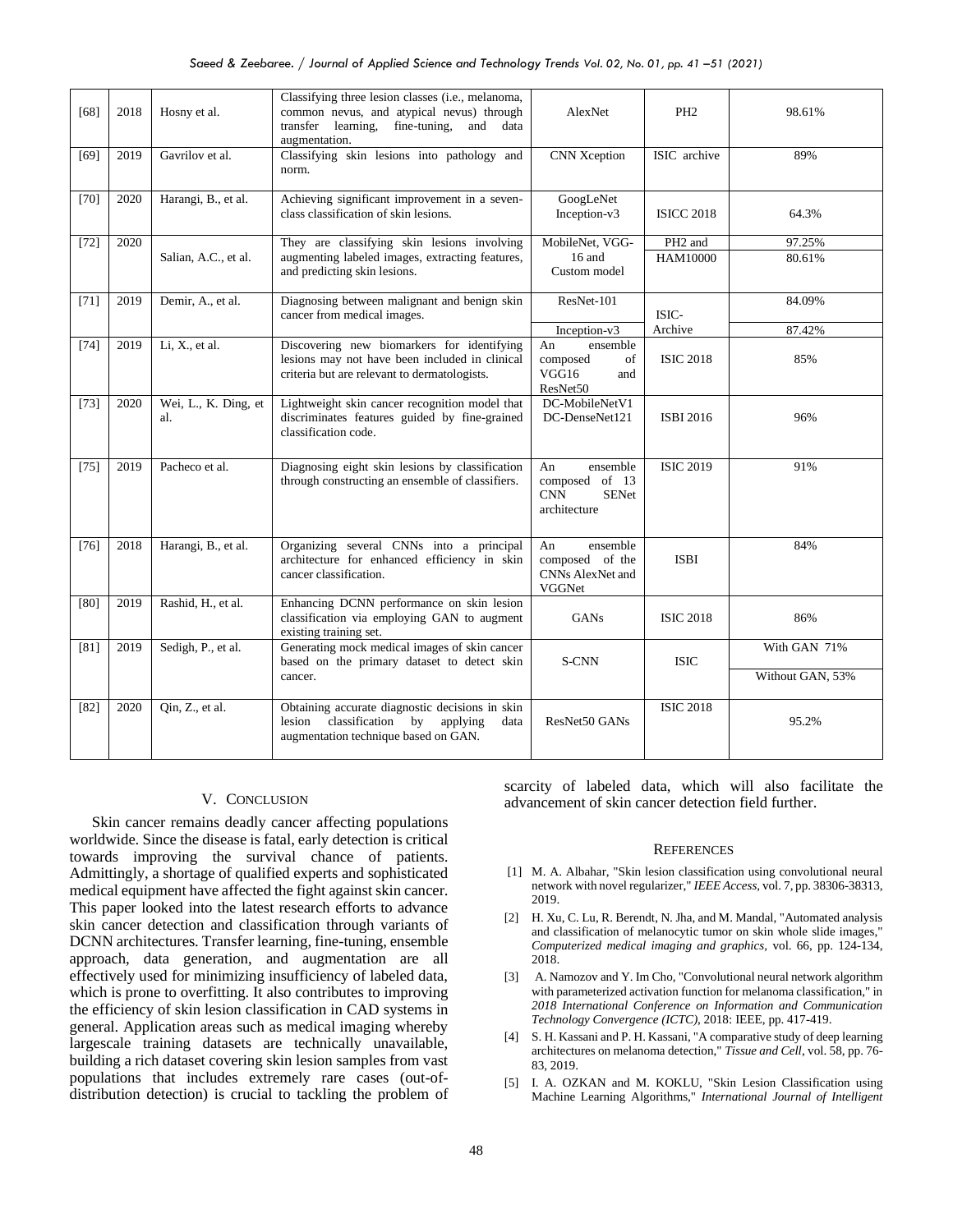*Systems and Applications in Engineering,* vol. 5, no. 4, pp. 285-289, 2017.

- [6] J.-A. Almaraz-Damian, V. Ponomaryov, S. Sadovnychiy, and H. Castillejos-Fernandez, "Melanoma and nevus skin lesion classification using handcraft and deep learning feature fusion via mutual information measures," *Entropy,* vol. 22, no. 4, p. 484, 2020.
- [7] K. M. Hosny, M. A. Kassem, and M. M. Foaud, "Classification of skin lesions using transfer learning and augmentation with Alex-net," *PloS one,* vol. 14, no. 5, p. e0217293, 2019.
- [8] H. A. Hassan, M. B. Jan, Z. Ahmad, F. Tahira, and M. A. Khan, "Skin Lesion Classification Using Deep Learning Techniques."
- [9] M. N. Bajwa *et al.*, "Computer-Aided Diagnosis of Skin Diseases Using Deep Neural Networks," *Applied Sciences,* vol. 10, no. 7, p. 2488, 2020.
- [10] A. Adegun and S. Viriri, "Deep learning techniques for skin lesion analysis and melanoma cancer detection: a survey of state-of-the-art," *Artificial Intelligence Review,* pp. 1-31, 2020.
- [11] G. Litjens *et al.*, "A survey on deep learning in medical image analysis," *Medical image analysis,* vol. 42, pp. 60-88, 2017.
- [12] E. Okur and M. Turkan, "A survey on automated melanoma detection," *Engineering Applications of Artificial Intelligence,* vol. 73, pp. 50-67, 2018.
- [13] K. Munir, H. Elahi, A. Ayub, F. Frezza, and A. Rizzi, "Cancer diagnosis using deep learning: a bibliographic review," *Cancers,* vol. 11, no. 9, p. 1235, 2019.
- [14] S. Pathan, K. G. Prabhu, and P. Siddalingaswamy, "Techniques and algorithms for computer aided diagnosis of pigmented skin lesions—A review," *Biomedical Signal Processing and Control,* vol. 39, pp. 237- 262, 2018.
- [15] S. Subha, D. J. W. Wise, S. Srinivasan, M. Preetham, and B. Soundarlingam, "Detection and Differentiation of Skin Cancer from Rashes," in *2020 International Conference on Electronics and Sustainable Communication Systems (ICESC)*, 2020: IEEE, pp. 389- 393.
- [16] T. Satheesha, D. Satyanarayana, M. G. Prasad, and K. D. Dhruve, "Melanoma is skin deep: a 3D reconstruction technique for computerized dermoscopic skin lesion classification," *IEEE journal of translational engineering in health and medicine,* vol. 5, pp. 1-17, 2017.
- [17] H. Nadipineni, "Method to Classify Skin Lesions using Dermoscopic images," *arXiv preprint arXiv:2008.09418,* 2020.
- [18] R. B. Oliveira, A. S. Pereira, and J. M. R. Tavares, "Computational diagnosis of skin lesions from dermoscopic images using combined features," *Neural Computing and Applications,* vol. 31, no. 10, pp. 6091-6111, 2019.
- [19] W. M. Abduallah and S. R. M. Zeebaree, "New Data hiding method based on DNA and Vigenere Autokey," *Academic Journal of Nawroz University,* vol. 6, no. 3, pp. 83-88, 2017.
- [20] M. Goyal, A. Oakley, P. Bansal, D. Dancey, and M. H. Yap, "Skin lesion segmentation in dermoscopic images with ensemble deep learning methods," *IEEE Access,* vol. 8, pp. 4171-4181, 2019.
- [21] P. Tschandl, C. Rosendahl, and H. Kittler, "The HAM10000 dataset, a large collection of multi-source dermatoscopic images of common pigmented skin lesions," *Scientific data,* vol. 5, p. 180161, 2018.
- [22] M. E. Celebi, N. Codella, and A. Halpern, "Dermoscopy image analysis: overview and future directions," *IEEE journal of biomedical and health informatics,* vol. 23, no. 2, pp. 474-478, 2019.
- [23] M. S. A. Mahbod, "Towards Improvement of Automated Segmentation and Classification of Tissues and Nuclei in Microscopic Images Using Deep Learning Approaches."
- [24] N. A. Zebari, D. A. Zebari, D. Q. Zeebaree, and J. N. Saeed, "Significant features for steganography techniques using deoxyribonucleic acid: A review," *Indonesian Journal of Electrical Engineering and Computer Science,* vol. 21, no. 1, pp. 338-347, 2021.
- [25] "DERMOFIT IMAGE LIBRARY." https://licensing.edinburghinnovations.ed.ac.uk/i/software/dermofit-imagelibrary.html?item=dermofit-image-library (accessed 4/1/2021.
- [26] G. Argenziano, H. P. Soyer, V. De Giorgi, D. Piccolo, P. Carli, and M. Delfino, "Interactive atlas of dermoscopy (Book and CD-ROM)," 2000.
- [27] T. Mendonça, P. M. Ferreira, J. S. Marques, A. R. Marcal, and J. Rozeira, "PH 2-A dermoscopic image database for research and benchmarking," in *2013 35th annual international conference of the IEEE engineering in medicine and biology society (EMBC)*, 2013: IEEE, pp. 5437-5440.
- [28] J. Kawahara, S. Daneshvar, G. Argenziano, and G. Hamarneh, "Sevenpoint checklist and skin lesion classification using multitask multimodal neural nets," *IEEE journal of biomedical and health informatics,* vol. 23, no. 2, pp. 538-546, 2018.
- [29] T. Akram *et al.*, "A multilevel features selection framework for skin lesion classification," *Human-centric Computing and Information Sciences,* vol. 10, pp. 1-26, 2020.
- [30] D. Gutman *et al.*, "Skin lesion analysis toward melanoma detection: A challenge at the international symposium on biomedical imaging (ISBI) 2016, hosted by the international skin imaging collaboration (ISIC)," *arXiv preprint arXiv:1605.01397,* 2016.
- [31] N. C. Codella *et al.*, "Skin lesion analysis toward melanoma detection: A challenge at the 2017 international symposium on biomedical imaging (isbi), hosted by the international skin imaging collaboration (isic)," in *2018 IEEE 15th International Symposium on Biomedical Imaging (ISBI 2018)*, 2018: IEEE, pp. 168-172.
- [32] S. Singhal and M. Jena, "A study on WEKA tool for data preprocessing, classification and clustering," *International Journal of Innovative technology and exploring engineering (IJItee),* vol. 2, no. 6, pp. 250-253, 2013.
- [33] H. Dino et al., "Facial Expression Recognition based on Hybrid Feature Extraction Techniques with Different Classifiers," *TEST Engineering & Management,* vol. 83, pp. 22319-22329, 2020.
- [34] M. R. Mahmood, M. B. Abdulrazzaq, S. Zeebaree, A. K. Ibrahim, R. R. Zebari, and H. I. Dino, "Classification techniques' performance evaluation for facial expression recognition," *Indonesian Journal of Electrical Engineering and Computer Science,* vol. 21, no. 2, pp. 176- 1184, 2021.
- [35] M. H. Jafari *et al.*, "Skin lesion segmentation in clinical images using deep learning," in *2016 23rd International conference on pattern recognition (ICPR)*, 2016: IEEE, pp. 337-342.
- [36] B. S. Osanaiye et al., "Network Data Analyser and Support Vector Machine for Network Intrusion Detection of Attack Type.
- [37] O. F. Mohammad, M. S. M. Rahim, S. R. M. Zeebaree, and F. Y. Ahmed, "A survey and analysis of the image encryption methods," *International Journal of Applied Engineering Research,* vol. 12, no. 23, pp. 13265-13280, 2017.
- [38] A. M. A. Brifcani and J. N. Al-Bamerny, "Image compression analysis using multistage vector quantization based on discrete wavelet transform," in *2010 International Conference on Methods and Models in Computer Science (ICM2CS-2010)*, 2010: IEEE, pp. 46-53.
- [39] D. A. Zebari, H. Haron, S. R. Zeebaree, and D. O. Zeebaree, "Enhance the Mammogram Images for Both Segmentation and Feature Extraction Using Wavelet Transform," in *2019 International Conference on Advanced Science and Engineering (ICOASE)*, 2019: IEEE, pp. 100-105.
- [40] D. Q. Zeebaree, H. Haron, A. M. Abdulazeez, and S. R. Zeebaree, "Combination of K-means clustering with Genetic Algorithm: A review," *International Journal of Applied Engineering Research,* vol. 12, no. 24, pp. 14238-14245, 2017.
- [41] H. I. Dino and M. B. Abdulrazzaq, "Facial expression classification based on SVM, KNN and MLP classifiers," in *2019 International Conference on Advanced Science and Engineering (ICOASE)*, 2019: IEEE, pp. 70-75.
- [42] M. B. Abdulrazaq, M. R. Mahmood, S. R. Zeebaree, M. H. Abdulwahab, R. R. Zebari, and A. B. Sallow, "An Analytical Appraisal for Supervised Classifiers' Performance on Facial Expression Recognition Based on Relief-F Feature Selection," in *Journal of Physics: Conference Series*, 2021, vol. 1804, no. 1: IOP Publishing, p. 012055.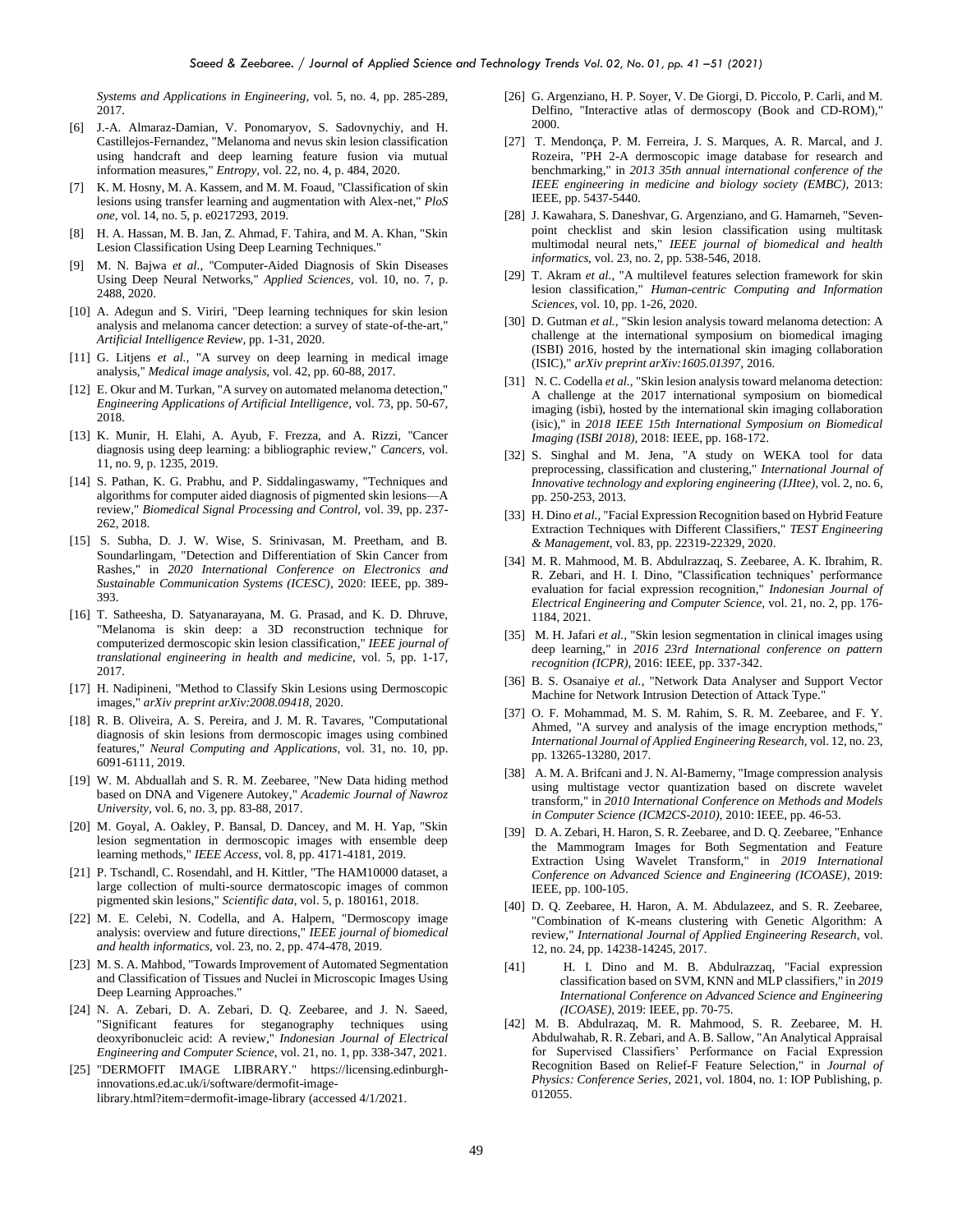- [43] Y. Filali, S. Abdelouahed, and A. Aarab, "An Improved Segmentation Approach for Skin Lesion Classification," *Statistics, Optimization & Information Computing,* vol. 7, no. 2, pp. 456-467, 2019.
- [44] M. A. Khan, M. Y. Javed, M. Sharif, T. Saba, and A. Rehman, "Multimodel deep neural network based features extraction and optimal selection approach for skin lesion classification," in *2019 international conference on computer and information sciences (ICCIS)*, 2019: IEEE, pp. 1-7.
- [45] R. Zebari, A. Abdulazeez, D. Zeebaree, D. Zebari, and J. Saeed, "A Comprehensive Review of Dimensionality Reduction Techniques for Feature Selection and Feature Extraction," *Journal of Applied Science and Technology Trends,* vol. 1, no. 2, pp. 56-70, 2020.
- [46] X. Du-Harpur, F. Watt, N. Luscombe, and M. Lynch, "What is AI? Applications of artificial intelligence to dermatology," *British Journal of Dermatology,* 2020.
- [47] J. N. Saeed, *A Survey Of Ultrasonography Breast Cancer Image Segmentation Techniques*. Infinite Study, 2020.
- [48] Y. Fujisawa, S. Inoue, and Y. Nakamura, "The possibility of deep learning-based, computer-aided skin tumor classifiers," *Frontiers in Medicine,* vol. 6, p. 191, 2019.
- [49] K. B. Obaid, S. Zeebaree, and O. M. Ahmed, "Deep Learning Models Based on Image Classification: A Review," *International Journal of Science and Business,* vol. 4, no. 11, pp. 75-81, 2020.
- [50] S. Albawi, Y. A. Abbas, and Y. Almadany, "Robust skin diseases detection and classification using deep neural networks," 2018.
- [51] S. Albawi, T. A. Mohammed, and S. Al-Zawi, "Understanding of a convolutional neural network," in *2017 International Conference on Engineering and Technology (ICET)*, 2017: Ieee, pp. 1-6.
- [52] S. R. Zeebaree, O. Ahmed, and K. Obid, "CSAERNet: An Efficient Deep Learning Architecture for Image Classification," in *2020 3rd International Conference on Engineering Technology and its Applications (IICETA)*, 2020: IEEE, pp. 122-127.
- [53] R. Garg, S. Maheshwari, and A. Shukla, "Decision Support System for Detection and Classification of Skin Cancer using CNN," *arXiv preprint arXiv:1912.03798,* 2019.
- [54] T. Alkarakatly, S. Eidhah, M. Al-Sarawani, A. Al-Sobhi, and M. Bilal, "Skin Lesions Identification Using Deep Convolutional Neural Network," in *2019 International Conference on Advances in the Emerging Computing Technologies (AECT)*, 2020: IEEE, pp. 1-5.
- [55] A. Mohamed, W. A. Mohamed, and A. H. Zekry, "Deep learning can improve early skin cancer detection," *International Journal of Electronics and Telecommunications,* vol. 65, 2019.
- [56] M. A. Kadampur and S. Al Riyaee, "Skin cancer detection: applying a deep learning based model driven architecture in the cloud for classifying dermal cell images," *Informatics in Medicine Unlocked,*  vol. 18, p. 100282, 2020.
- [57] B. Vinay, P. J. Shah, V. Shekar, and H. Vanamala, "Detection of Melanoma using Deep Learning Techniques," in *2020 International Conference on Computation, Automation and Knowledge Management (ICCAKM)*, 2020: IEEE, pp. 391-394.
- [58] F. Xiao and Q. Wu, "Visual saliency based global–local feature representation for skin cancer classification," *IET Image Processing,*  vol. 14, no. 10, pp. 2140-2148, 2020.
- [59] J. Daghrir, L. Tlig, M. Bouchouicha, and M. Sayadi, "Melanoma skin cancer detection using deep learning and classical machine learning techniques: A hybrid approach," in *2020 5th International Conference on Advanced Technologies for Signal and Image Processing (ATSIP)*, 2020: IEEE, pp. 1-5.
- [60] S. Lu, Z. Lu, and Y.-D. Zhang, "Pathological brain detection based on AlexNet and transfer learning," *Journal of computational science,* vol. 30, pp. 41-47, 2019.
- [61] Y. Zhai, H. Cao, W. Deng, J. Gan, V. Piuri, and J. Zeng, "BeautyNet: Joint multiscale CNN and transfer learning method for unconstrained<br>facial beauty prediction," Computational intelligence and  $Computational$  *intelligence and neuroscience,* vol. 2019, 2019.
- [62] M. A. Kassem, K. M. Hosny, and M. M. Fouad, "Skin lesions classification into eight classes for ISIC 2019 using deep convolutional

neural network and transfer learning," *IEEE Access,* vol. 8, pp. 114822- 114832, 2020.

- [63] A. Mahbod, G. Schaefer, I. Ellinger, R. Ecker, A. Pitiot, and C. Wang, "Fusing fine-tuned deep features for skin lesion classification," *Computerized Medical Imaging and Graphics,* vol. 71, pp. 19-29, 2019.
- [64] T.-C. Pham, C.-M. Luong, M. Visani, and V.-D. Hoang, "Deep CNN and data augmentation for skin lesion classification," in *Asian Conference on Intelligent Information and Database Systems*, 2018: Springer, pp. 573-582.
- [65] R. Ashraf *et al.*, "Region-of-Interest Based Transfer Learning Assisted Framework for Skin Cancer Detection," *IEEE Access,* vol. 8, pp. 147858-147871, 2020.
- [66] U.-O. Dorj, K.-K. Lee, J.-Y. Choi, and M. Lee, "The skin cancer classification using deep convolutional neural network," *Multimedia Tools and Applications,* vol. 77, no. 8, pp. 9909-9924, 2018.
- [67] M. M. I. Rahi, F. T. Khan, M. T. Mahtab, A. A. Ullah, M. G. R. Alam, and M. A. Alam, "Detection Of Skin Cancer Using Deep Neural Networks," in *2019 IEEE Asia-Pacific Conference on Computer Science and Data Engineering (CSDE)*, 2019: IEEE, pp. 1-7.
- [68] K. M. Hosny, M. A. Kassem, and M. M. Foaud, "Skin cancer classification using deep learning and transfer learning," in *2018 9th Cairo International Biomedical Engineering Conference (CIBEC)*, 2018: IEEE, pp. 90-93.
- [69] D. Gavrilov, L. Lazarenko, and E. Zakirov, "AI Recognition in Skin Pathologies Detection," in *2019 International Conference on Artificial Intelligence: Applications and Innovations (IC-AIAI)*: IEEE, pp. 54- 542.
- [70] B. Harangi, A. Baran, and A. Hajdu, "Assisted deep learning framework for multi-class skin lesion classification considering a binary classification support," *Biomedical Signal Processing and Control,* vol. 62, p. 102041, 2020.
- [71] A. Demir, F. Yilmaz, and O. Kose, "Early detection of skin cancer using deep learning architectures: resnet-101 and inception-v3," in *2019 Medical Technologies Congress (TIPTEKNO)*, 2019: IEEE, pp. 1-4.
- [72] A. C. Salian, S. Vaze, P. Singh, G. N. Shaikh, S. Chapaneri, and D. Jayaswal, "Skin Lesion Classification using Deep Learning Architectures," in *2020 3rd International Conference on Communication System, Computing and IT Applications (CSCITA)*, 2020: IEEE, pp. 168-173.
- [73] L. Wei, K. Ding, and H. Hu, "Automatic Skin Cancer Detection in Dermoscopy Images based on Ensemble Lightweight Deep Learning Network," *IEEE Access,* 2020.
- [74] X. Li, J. Wu, E. Z. Chen, and H. Jiang, "From Deep Learning Towards Finding Skin Lesion Biomarkers," in *2019 41st Annual International Conference of the IEEE Engineering in Medicine and Biology Society (EMBC)*, 2019: IEEE, pp. 2797-2800.
- [75] A. G. Pacheco, A.-R. Ali, and T. Trappenberg, "Skin cancer detection based on deep learning and entropy to detect outlier samples," *arXiv preprint arXiv:1909.04525,* 2019.
- [76] B. Harangi, A. Baran, and A. Hajdu, "Classification of skin lesions using an ensemble of deep neural networks," in *2018 40th annual international conference of the IEEE engineering in medicine and biology society (EMBC)*, 2018: IEEE, pp. 2575-2578.
- [77] I. Goodfellow *et al.*, "Generative adversarial nets," in *Advances in neural information processing systems*, 2014, pp. 2672-2680.
- [78] L. Lan *et al.*, "Generative Adversarial Networks and Its Applications in Biomedical Informatics," *Frontiers in Public Health,* vol. 8, p. 164, 2020.
- [79] I. S. Ali, M. F. Mohamed, and Y. B. Mahdy, "Data augmentation for skin lesion using self-attention based progressive generative adversarial network," *arXiv preprint arXiv:1910.11960,* 2019.
- [80] H. Rashid, M. A. Tanveer, and H. A. Khan, "Skin Lesion Classification Using GAN based Data Augmentation," in *2019 41st Annual International Conference of the IEEE Engineering in Medicine and Biology Society (EMBC)*, 2019: IEEE, pp. 916-919.